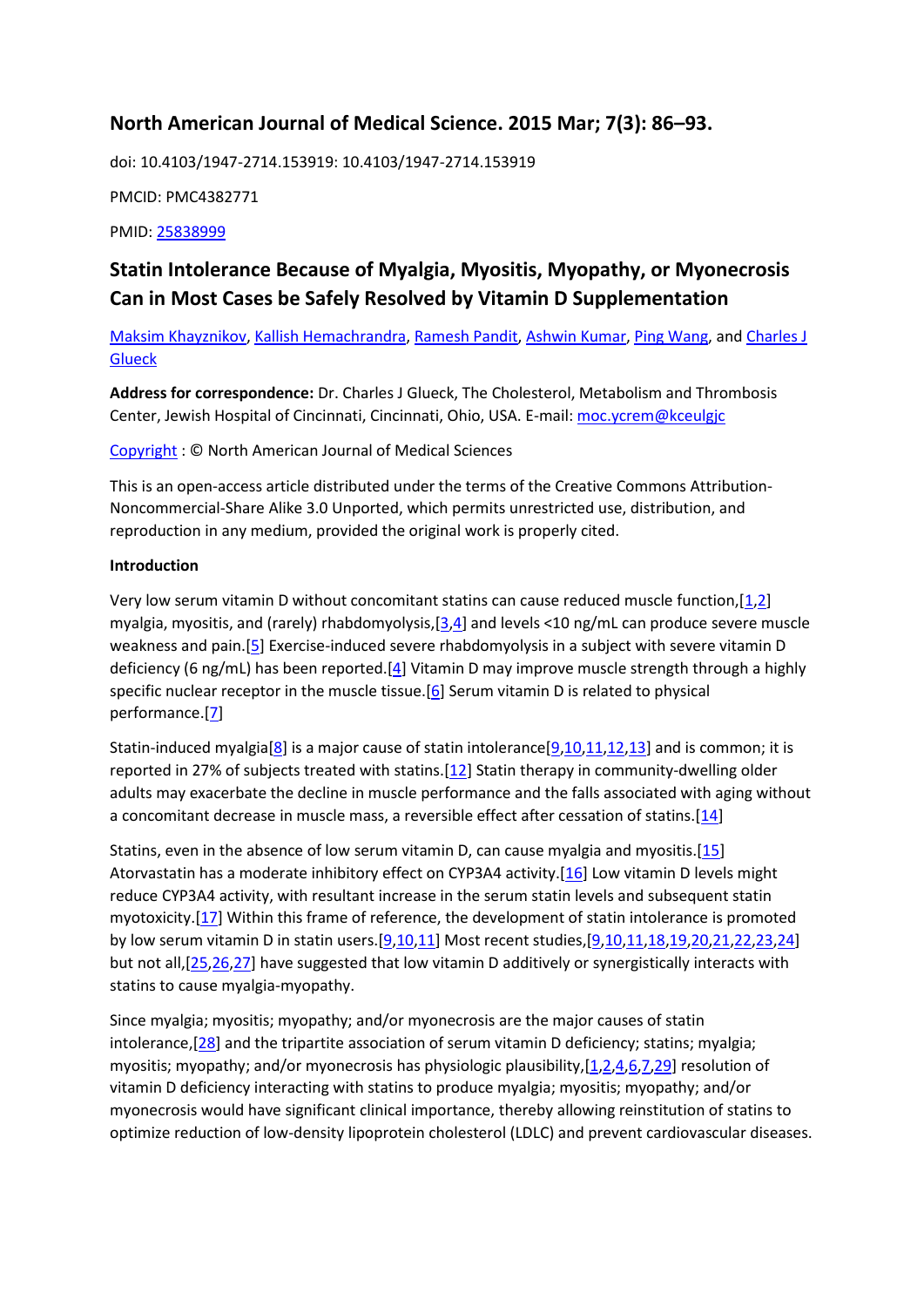Palamaner *et al*.[\[18\]](https://www.ncbi.nlm.nih.gov/pmc/articles/PMC4382771/?report=printable#ref18) retrospectively studied a cohort of 1,160 subjects taking statins, of whom 276 (24%) developed statin-induced myalgia, myositis, myopathy, and/or myonecrosis (SIM). The lowest quartile of serum vitamin D was independently associated with 1.21 times the hazard of the highest quartile for developing SIM (*P* = .001). Vitamin D values ≤15 ng/mL had sensitivity of 89%, specificity of 83%, and likelihood ratio of 5.1 in predicting SIM. Palamaner *et al*.[\[18](https://www.ncbi.nlm.nih.gov/pmc/articles/PMC4382771/?report=printable#ref18)] noted that "…considering the temporality of events, with vitamin D deficient patients, without myalgia at statin initiation, subsequently developing myalgia after statin therapy adds validity to our hypothesis associating vitamin D with SIM and negates the possibility of reverse causation that prior cross-sectional studies in this topic were criticized for…."

Linde *et al.*[\[23\]](https://www.ncbi.nlm.nih.gov/pmc/articles/PMC4382771/table/T1/?report=printable#ref23) reported that repletion of vitamin D in vitamin D deficient patients abated myalgias. Of 21 vitamin D deficient patients with intolerable statin-associated myalgias, 14 out of 15 rechallenged with statins were subsequently symptom-free, with one patient experiencing mild and tolerable symptoms, far exceeding the expected rates of acquired tolerability with no therapy (*P* = 0.01).

Resolution of statin-induced myalgias by correcting vitamin D deficiency has also been reported by Lee,[\[19\]](https://www.ncbi.nlm.nih.gov/pmc/articles/PMC4382771/table/T2/?report=printable#ref19) Fang,[\[20\]](https://www.ncbi.nlm.nih.gov/pmc/articles/PMC4382771/table/T1/?report=printable#ref20) and Bell.[\[20](https://www.ncbi.nlm.nih.gov/pmc/articles/PMC4382771/?report=printable#ref20)[,21\]](https://www.ncbi.nlm.nih.gov/pmc/articles/PMC4382771/?report=printable#ref21)

In our current study, we prospectively assessed 146 patients (not previously reported)[\[9,](https://www.ncbi.nlm.nih.gov/pmc/articles/PMC4382771/table/T1/?report=printable#ref9)[10,](https://www.ncbi.nlm.nih.gov/pmc/articles/PMC4382771/?report=printable#ref10)[11\]](https://www.ncbi.nlm.nih.gov/pmc/articles/PMC4382771/?report=printable#ref11) intolerant to ≥2 statins because of myalgia, myositis, myopathy, or myonecrosis and found to have low (<32 ng/mL) serum vitamin D. We assessed whether vitamin D supplementation, targeted to normalize serum vitamin D, would allow successful rechallenge therapy with statins in previously statin-intolerant patients.

### **Materials and Methods**

The study conformed to the ethical guidelines of the Jewish Hospital Institutional Review Board for human research, following an approved protocol.

# **Statin-intolerant patients with low serum vitamin D (<32 ng/mL)**

In the temporal order of their referral from Midwestern physicians (Ohio, Kentucky, Indiana, and West Virginia), we prospectively studied 223 hypercholesterolemic patients with statin intolerance (unable to tolerate ≥2 statins), who were found by us to have serum vitamin D <32 ng/mL, our laboratory lower normal limit (LNL). After experiencing myalgia, myositis, myopathy, and/or myonecrosis, all of the referred patients refused to take another statin unless steps were taken to explicate and treat  $[9,10,11]$  $[9,10,11]$  $[9,10,11]$  the pathoetiology of their statin intolerance.

We excluded those patients who had previously developed rhabdomyolysis during statin therapy and those who were taking corticosteroids at study entry, or who had comorbidities that would result in muscle or bone pain (diabetic sensory neuropathy, fibromyalgia, polymyalgia rheumatica, arthritis, peripheral vascular disease, sensory neuropathy, and hypothyroidism). Age was not used as either an inclusion or an exclusion criterion. After the above exclusions from the referred cohort of 223 patients, we prospectively studied 146 in the current analysis cohort.

# **Laboratory determinations**

At the initial visit, after an overnight fast, blood was drawn for total serum 25-hudroxyvitamin D [25(OH)D] levels (vitamin D + vitamin D3), quantitated by two-dimensional high-performance liquid chromatography (2D-HPLC) with tandem mass spectrometry detection after protein precipitation.[\[30\]](https://www.ncbi.nlm.nih.gov/pmc/articles/PMC4382771/?report=printable#ref30) The laboratory LNL for total 25(OH)D was 32 ng/mL.[\[30\]](https://www.ncbi.nlm.nih.gov/pmc/articles/PMC4382771/?report=printable#ref30) Additional measures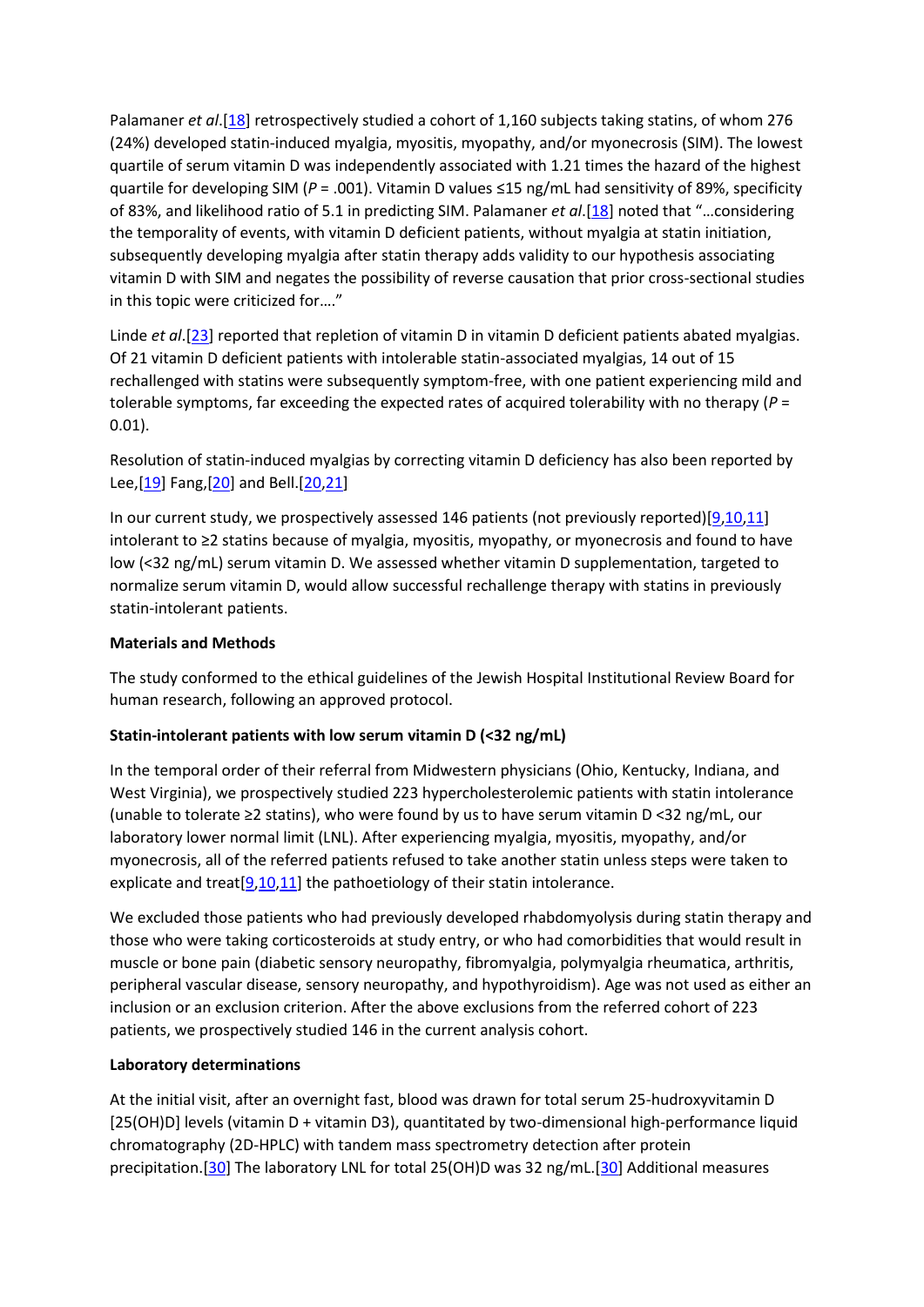included plasma cholesterol, triglyceride, high-density lipoprotein cholesterol (HDLC); and LDLC; serum calcium; along with creatine phosphokinase (CPK); glucose; insulin; and renal, thyroid, and liver function tests. At each follow-up visit, fasting blood was obtained for lipid profile, serum calcium, CPK, glucose, renal, and liver function tests.

## **Vitamin D supplementation and prospective follow-up**

After documentation of low entry serum 25(OH)D at study entry, the 146 statin-intolerant, vitamin D deficient patients were started on vitamin D2 by prescription,[\[31\]](https://www.ncbi.nlm.nih.gov/pmc/articles/PMC4382771/?report=printable#ref31) with 58% given 50,000 units/week and 42% given 100,000 units/week, with the higher doses given more often to Caucasians and to men. After 3 weeks on the vitamin D supplementation and with the continuation of vitamin D, statin therapy was restarted, predominantly rosuvastatin with a dosage of 10-20 mg/day. The first followup visit was after 1-2 weeks on combined vitamin D and statin rechallenge. The patients were instructed not to take other supplemental vitamins. During follow-up, if intolerable muscle symptoms comparable to those which had previously caused intolerance to ≥2 statins occurred on the statin rechallenge, the patients were instructed to stop the statin rechallenge immediately.

The patients were prospectively reassessed at 3-month intervals for 1 year and then at 4-month intervals thereafter [\[Table 1\]](https://www.ncbi.nlm.nih.gov/pmc/articles/PMC4382771/), with remeasurement of serum vitamin D and LDLC in each visit. The vitamin D dose[\[31\]](https://www.ncbi.nlm.nih.gov/pmc/articles/PMC4382771/?report=printable#ref31) was adjusted to keep serum vitamin D in the middle of the normal range  $\sim$  50-80 ng/mL, and the statin doses were adjusted to reduce LDLC below the Adult Treatment Panel (ATP) III guideline cut points.[\[32\]](https://www.ncbi.nlm.nih.gov/pmc/articles/PMC4382771/?report=printable#ref32) Additional measures at each follow-up visit were serum calcium, CPK, renal, glucose, and liver function tests. At each follow-up visit, a detailed history was obtained for statin, prescription drug, and the amount of vitamin D supplementation.

# **Evaluation for and definitions of myalgia, myopathy, myositis, myonecrosis, and rhabdomyolysis**

At the initial visit and at every follow-up visit, the patients were interviewed and assessed by the principal investigators. Muscle symptom definitions of both the 2014 National Lipid Association's Statin Muscle Safety Expert Panel[\[33\]](https://www.ncbi.nlm.nih.gov/pmc/articles/PMC4382771/?report=printable#ref33) and the National Heart, Lung, and Blood Institute[\[34\]](https://www.ncbi.nlm.nih.gov/pmc/articles/PMC4382771/?report=printable#ref34) were used. Myalgia was defined as muscle discomfort including aches, soreness, stiffness, tenderness, or cramps with a normal CPK level. Myopathy was defined as muscle weakness, with or without CPK elevation. Myositis was defined as muscle inflammation while myonecrosis was defined as symptomatic muscle discomfort with elevated CPK (compared to baseline), mild (3-10-fold elevation in CPK), moderate (10-50-fold), and severe (≥50-fold). Clinical rhabdomyolysis included myonecrosis with myoglobinuria or acute renal failure.

The distinction between myalgic patients and nonmyalgic patients is necessarily imprecise, based on subjective reports[\[33](https://www.ncbi.nlm.nih.gov/pmc/articles/PMC4382771/?report=printable#ref33)[,34\]](https://www.ncbi.nlm.nih.gov/pmc/articles/PMC4382771/?report=printable#ref34) and CPK levels. However, CPK levels, particularly when they are less than 10 times the laboratory upper normal limit (UNL), [\[35](https://www.ncbi.nlm.nih.gov/pmc/articles/PMC4382771/?report=printable#ref35)[,36](https://www.ncbi.nlm.nih.gov/pmc/articles/PMC4382771/?report=printable#ref36)[,37\]](https://www.ncbi.nlm.nih.gov/pmc/articles/PMC4382771/?report=printable#ref37) do not regularly facilitate distinction between myalgia-myositis and nonmyalgia-myositis.

Adherence to the vitamin D supplementation (50,000-100,000 units/week)[\[31\]](https://www.ncbi.nlm.nih.gov/pmc/articles/PMC4382771/?report=printable#ref31) and adherence to the prescribed statin rechallenge dose were reviewed by the investigators at each follow-up visit. The major statin rechallenge was rosuvastatin with a dosage of 10-20 mg/day, but the choice of the specific statin for rechallenge was governed in part by the statin that was paid for by the patients' medical insurance plans.

# **Statistical methods**

All statistical analyses were performed using SAS (version 9.3) (Statistical Analysis Systems, Cary, North Carolina). The sample size calculations were based on our recent study $[10]$  of 38 vitamin D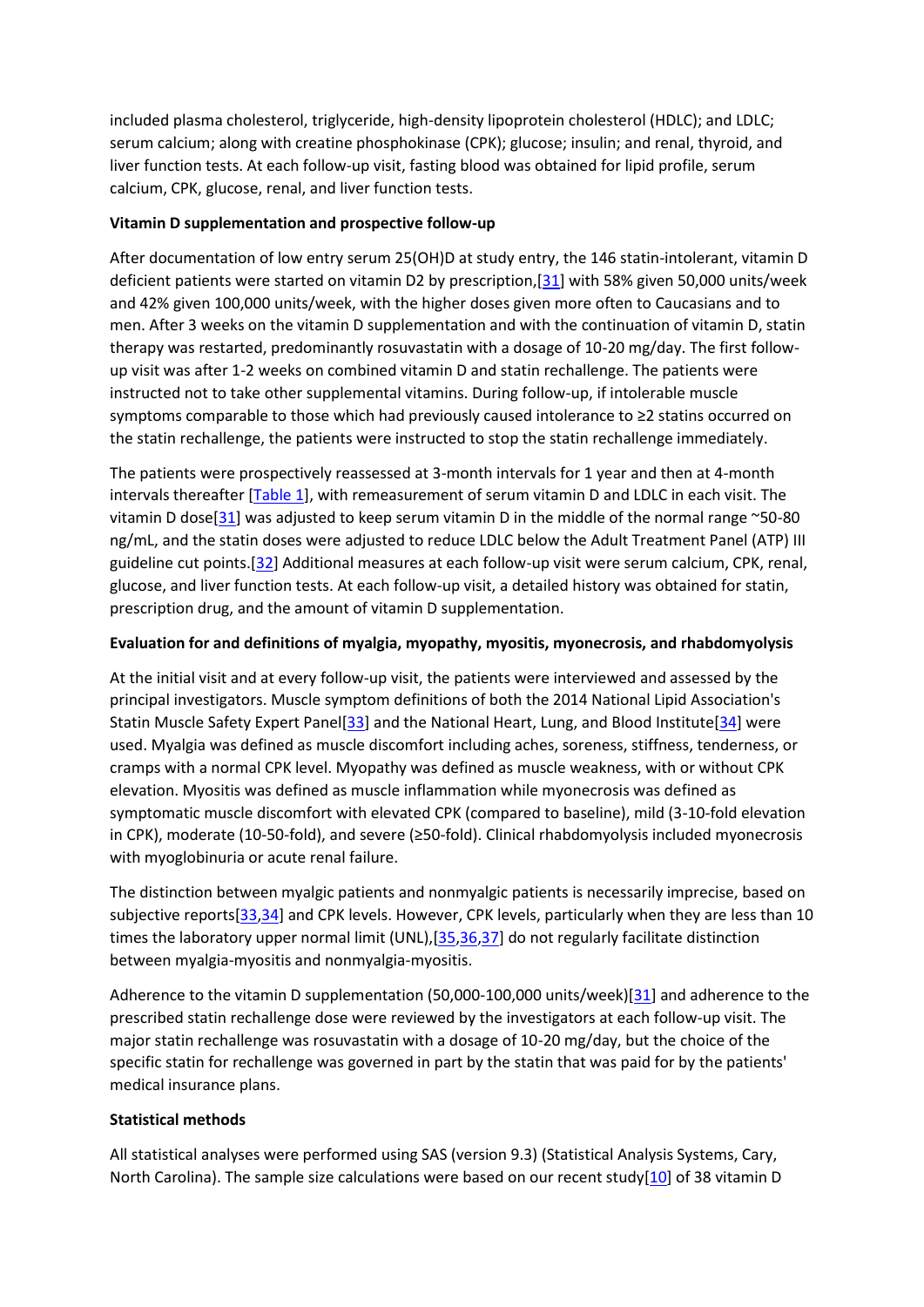deficient, statin-intolerant patients with myalgia, myositis, myopathy, and/or myonecrosis, 35 (92%) of whom successfully resumed statins without myalgia, myositis, myopathy, and/or myonecrosis after 50,000 units of vitamin D/week supplementation for 3 months. To demonstrate that ≥80% of the previously statin-intolerant patients would recover statin tolerance after vitamin D supplementation, at least 75 vitamin D deficient, statin-using patients with myalgia, myositis, myopathy, and/or myonecrosis would be needed for significance alpha = .05, with power 0.8.

Responses to vitamin D supplementation and reinstation of statins were assessed in patients at 6 months, 12 months, and 24 months, and at the last of the three follow-up visits [\[Table 1\]](https://www.ncbi.nlm.nih.gov/pmc/articles/PMC4382771/). Significance of the changes on vitamin D supplementation treatment was tested using nonparametric paired Wilcoxon tests [\[Table 1\]](https://www.ncbi.nlm.nih.gov/pmc/articles/PMC4382771/).

Stepwise logistic regression [significant level entering (SLE) = .15, significant level staying (SLS) = .05)] was run with response (muscle symptoms, no muscle symptoms) on statin and vitamin D supplementation at the last follow-up as the dependent variable and the following explanatory variables: Age, race, sex, entry serum 25(OH)D, levels at the last follow-up, change in CPK and vitamin D, and duration of vitamin D supplementation.

### **Results**

Before beginning our study, all the patients had experienced myalgia, myositis, myopathy, or myonecrosis[\[33](https://www.ncbi.nlm.nih.gov/pmc/articles/PMC4382771/?report=printable#ref33)] but (by selection) not rhabdomyolysis on ≥2 statins, predominantly simvastatin, atorvastatin, or lovastatin, which led to their referral to our center.

Of the 146 patients, there were 74 men and 72 women with the mean ± standard deviation (SD) age being 59 ± 14 years; 134 patients had follow-up at 6 months (median 5.3 months), 103 at 12 months (median 12.2 months), and 82 at 24 months (median 24.0 months) [\[Table 1\]](https://www.ncbi.nlm.nih.gov/pmc/articles/PMC4382771/). Of the 146 patients, 64 had all three follow-up visits, at  $\sim$ 6 months, 12 months, and 24 months [\[Table 2\]](https://www.ncbi.nlm.nih.gov/pmc/articles/PMC4382771/).

At the 6-month follow-up visit, the median vitamin D supplementation dose was 50,000 units/week, 50,000-<70,000 units/week in 43% of patients and 70,000-100,000 units/week in 39% of patients. At the 12-month follow-up visit, the median vitamin D supplementation dose was 50,000 units/week, 50,000-<70,000 units/week in 41% of patients and 70,000-100,000 units/week in 36% of patients. At the 24-month follow-up visit, the median vitamin D supplementation dose was 50,000 units/week, 50,000-<70,000 units/week in 38% of patients and 70-100,000 units/week in 37% of patients.

In the three follow-up time windows, median entry serum vitamin D (22 ng/mL, 23 ng/mL, and 23 ng/mL) rose on vitamin D therapy to 53 ng/mL, 53 ng/mL, and 55 ng/mL, respectively, (*P* < .0001) [\[Table 1\]](https://www.ncbi.nlm.nih.gov/pmc/articles/PMC4382771/). In the 64 patients with all three follow-up visits (6 months, 12 months, and 24 months), serum vitamin D rose from 22 ng/mL at pretreatment entry to 54 ng/mL, 55 ng/mL, and 56 ng/mL at 6 months, 12 months, and 24 months, respectively, [\[Table 2\]](https://www.ncbi.nlm.nih.gov/pmc/articles/PMC4382771/).

Vitamin D normalized on therapy at the three follow-up periods in 90% (5.3 months), 86% (12.2 months), and 91% of patients (24.0 months) [\[Table 1\]](https://www.ncbi.nlm.nih.gov/pubmed/25838999). In the 64 patients with all three follow-up visits, vitamin D normalized in 91%, 91%, and 92% of patients at 6-month, 12-month, and 24-month follow-up visits, respectively, [\[Table 2\]](https://www.ncbi.nlm.nih.gov/pmc/articles/PMC4382771/).

Median LDLC in the time windows fell from 167 mg/dL, 164 mg/dL, and 158 mg/dL at pretreatment study entry to 90 mg/dL, 91 mg/dL, and 84 mg/dL, respectively, (*P* < .0001 for all) [\[Table 1\]](https://www.ncbi.nlm.nih.gov/pmc/articles/PMC4382771/). Mean HDLC rose from 46 mg/dL, 46 mg/dL, and 45 mg/dL to 50 mg/dL, 51 mg/dL, and 49 mg/dL, respectively, (*P* < .0001, <.0001, <.05) and triglyceride fell from 204 mg/dL, 193 mg/dL, and 188 mg/dL to 125 mg/dL, 122 mg/dL, and 122 mg/dL, respectively, (*P* < .0001 for all) [\[Table 1\]](https://www.ncbi.nlm.nih.gov/pmc/articles/PMC4382771/). In the 64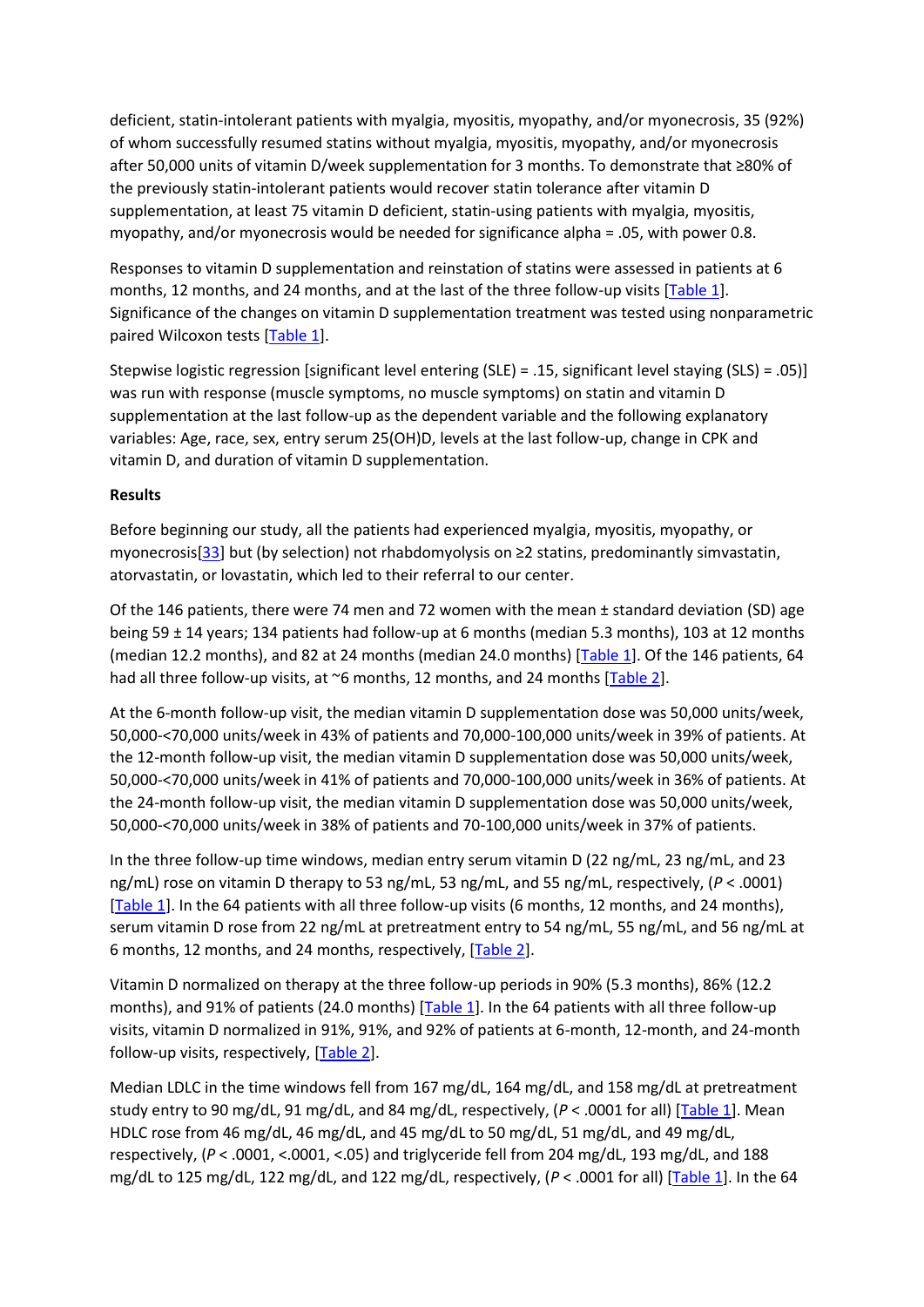patients with all three follow-up visits, median LDLC fell from 158 mg/dL at entry to median levels of 90 mg/dL, 88 mg/dL, and 82 mg/dL on follow-up (*P* < .0001 for all) [\[Table 2\]](https://www.ncbi.nlm.nih.gov/pmc/articles/PMC4382771/).

During the three follow-up visits, 3% of patients (4 patients) had CPK 3-<10 times the UNL, the other 97% had CPK <3\*UNL, and no patient had CPK ≥10\*UNL.

At the 6-month follow-up, 16 (12%) patients had myalgia-myositis (all with CPK <3 times the laboratory UNL) and stopped the statin rechallenge while 118 (88%) remained free of muscle symptoms [\[Table 1\]](mailto:dev@null). At the 12-month follow-up, nine (9%) patients had myalgia-myositis and stopped the statin rechallenge, one of whom had mild myonecrosis [CPK 3-<10\*UNL] and eight with CPK <3\*UNL while 94 (91%) remained free of myalgia-myositis [\[Table 1\]](https://www.ncbi.nlm.nih.gov/pmc/articles/PMC4382771/table/T1/). At the 24-month follow-up, four (5%) patients had myalgia-myositis and stopped the statin rechallenge (three had CPK<3\*UNL, and one had CPK 3-<10\*UNL) while 78 (95%) remained symptom-free. At the last of the follow-ups, 15 (10%) patients had myalgia-myositis and stopped the statin rechallenge (13 had CPK<3\*UNL, two had CPK 3-<10\*UNL) while 131 (90%) were symptom-free [\[Table 1\]](https://www.ncbi.nlm.nih.gov/pmc/articles/PMC4382771/).

At all the three follow-up periods of the 16 (12%), nine (9%), and four (5%) patients who stopped the statin rechallenge because of myalgia-myositis, none had moderate or severe myonecrosis and rhabdomyolysis.

By stepwise selection, the only significant predictor for muscle symptoms at the last follow-up was the serum vitamin D level. For each one unit increase in serum vitamin D, the odds ratio (OR) (muscle symptoms/symptom-free) was 0.96 with the 95% confidence intervals being 0.933-0.996. The area under the curve (AUC) for this logistic regression model was 0.719.

# **Safety**

No patients developed hypercalcemia and nephrolithiasis. There were no consistent abnormal alterations in serum calcium, renal, glucose, or liver function tests during the study period.

At 6-month follow-up, 2% (3/134) of the patients had serum vitamin D levels ≥100 ng/mL (the laboratory UNL), 0% (0/103) at 12-month follow up, and 2% (2/82) at 24-month follow-up. These patients were asymptomatic at these high serum vitamin D levels and when their vitamin D supplementation was halved, their serum vitamin D level fell below the laboratory UNL of 100 ng/mL.

# **Discussion**

Unless myonecrosis or clinical rhabdomyolysis[\[33\]](https://www.ncbi.nlm.nih.gov/pmc/articles/PMC4382771/?report=printable#ref33) are present, myalgia, myopathy, and myositis in statin-muscle intolerant patients is necessarily subjective. Within this frame of reference, before entering the current study, all the patients had experienced myalgia, myositis, myopathy, or myonecrosis on ≥2 statins, severe enough so that they refused to begin any new statin therapy without evaluation of their statin intolerance.

In most studies, low serum vitamin D is associated with statin intolerance[\[9,](https://www.ncbi.nlm.nih.gov/pmc/articles/PMC4382771/?report=printable#ref9)[10](https://www.ncbi.nlm.nih.gov/pmc/articles/PMC4382771/?report=printable#ref10)[,11](https://www.ncbi.nlm.nih.gov/pmc/articles/PMC4382771/?report=printable#ref11)[,14](https://www.ncbi.nlm.nih.gov/pmc/articles/PMC4382771/?report=printable#ref14)[,18](https://www.ncbi.nlm.nih.gov/pmc/articles/PMC4382771/?report=printable#ref18)[,19](https://www.ncbi.nlm.nih.gov/pmc/articles/PMC4382771/?report=printable#ref19)[,20](https://www.ncbi.nlm.nih.gov/pmc/articles/PMC4382771/?report=printable#ref20)[,21](https://www.ncbi.nlm.nih.gov/pmc/articles/PMC4382771/?report=printable#ref21)[,22\]](https://www.ncbi.nlm.nih.gov/pmc/articles/PMC4382771/?report=printable#ref22) and vitamin D supplementation appears to reverse statin intolerance, [\[19](https://www.ncbi.nlm.nih.gov/pmc/articles/PMC4382771/?report=printable#ref19)[,20,](https://www.ncbi.nlm.nih.gov/pmc/articles/PMC4382771/?report=printable#ref20)[21](https://www.ncbi.nlm.nih.gov/pmc/articles/PMC4382771/?report=printable#ref21)[,23\]](https://www.ncbi.nlm.nih.gov/pmc/articles/PMC4382771/?report=printable#ref23) including our three previous reports.[\[9](https://www.ncbi.nlm.nih.gov/pmc/articles/PMC4382771/?report=printable#ref9)[,10](https://www.ncbi.nlm.nih.gov/pubmed/?report=printable#ref10)[,11\]](https://www.ncbi.nlm.nih.gov/pmc/articles/PMC4382771/?report=printable#ref11) In the current study, among the 146 statin-intolerant patients found to have low serum vitamin D, most of them (88% at 6 months, 91% at 12 months, and 95% at 24 months) tolerated statins without myalgia, myositis, myopathy, and/or myonecrosis after repletion of serum vitamin D with vitamin D supplementation therapy (median 50,000 units/week). By logistic regression, the only significant predictor for muscle symptoms at the last follow-up was serum vitamin D level at that time, consistent with our hypothesis that statin intolerance because of myalgia, myositis, myopathy, and/or myonecrosis was associated with low serum vitamin D and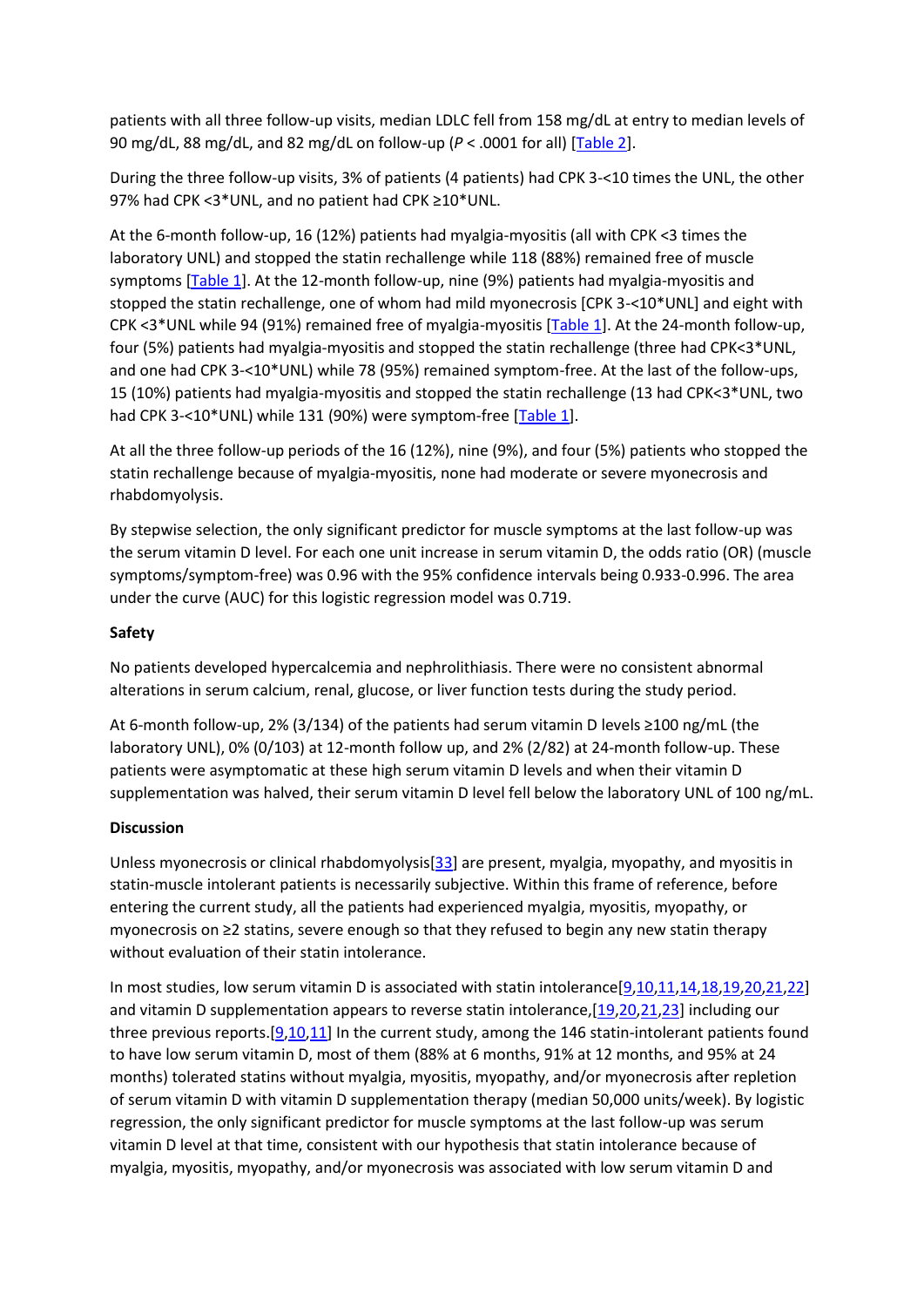could largely be resolved by vitamin D supplementation. Furthermore, vitamin D supplementation was safe and well tolerated.

What are the potential mechanisms that account for the effectiveness of vitamin D supplementation on statin-induced myalgia and myositis? Muscle cells have vitamin D receptors, and low levels of plasma vitamin D can be associated with proximal muscle weakness, hypotonia, prolonged time to peak contraction and relaxation, and generalized musculoskeletal pain.[\[15](https://www.ncbi.nlm.nih.gov/pmc/articles/PMC4382771/?report=printable#ref15)[,28](https://www.ncbi.nlm.nih.gov/pmc/articles/PMC4382771/?report=printable#ref28)[,38\]](https://www.ncbi.nlm.nih.gov/pmc/articles/PMC4382771/?report=printable#ref38) Supplementation with vitamin D may enhance the skeletal muscle function through morphological adaptations and enhanced calcium availability during cross-bridge cycling.[\[39\]](https://www.ncbi.nlm.nih.gov/pmc/articles/PMC4382771/?report=printable#ref39) Vitamin D and the vitamin D receptor in the skeletal muscle influence it via both genomic and nongenomic mechanisms.[\[40,](https://www.ncbi.nlm.nih.gov/pmc/articles/PMC4382771/?report=printable#ref40)[41\]](https://www.ncbi.nlm.nih.gov/pubmed/?report=printable#ref41) The skeletal muscle contains vitamin D receptors that modulate transcription factors in muscle cells, which in turn mediate cell proliferation and differentiation into mature type II muscle fibers.[\[42\]](https://www.ncbi.nlm.nih.gov/pmc/articles/PMC4382771/?report=printable#ref42) Vitamin D is responsible for transportation of calcium into sarcoplasmic reticulum, necessary for sarcomeric muscular contraction,[\[43\]](https://www.ncbi.nlm.nih.gov/pubmed/?report=printable#ref43) and plays an important function in muscle contractility and myogenesis.[\[44\]](https://www.ncbi.nlm.nih.gov/pmc/articles/PMC4382771/?report=printable#ref44) Since vitamin D is an inducer of CYP3A4 and CYP2C9, vitamin D supplementation should reduce myopathic side effects by increasing the metabolism of statins, thereby reducing statin-induced muscle toxicity.[\[45\]](https://www.ncbi.nlm.nih.gov/pmc/articles/PMC4382771/?report=printable#ref45) Simvastatin, atorvastatin, and lovastatin are metabolized primarily by CYP3A4, fluvastatin by CYP2C9, and pravastatin and rosuvastatin are not appreciably metabolized by CYP enzymes. [\[45\]](https://www.ncbi.nlm.nih.gov/pmc/articles/PMC4382771/?report=printable#ref45) Rosuvastatin, the statin rechallenge used in the present study, appears to cause less myalgia than other statins, $[46]$  in part, because it is not metabolized by CYP3A4. Pitavastatin is marginally metabolized by CYP2C9 and to a lesser degree by CYP2C8.[\[45\]](https://www.ncbi.nlm.nih.gov/pmc/articles/PMC4382771/?report=printable#ref45)

The strength of the current study was that 88-95% of patients previously intolerant to two or more statins were, after repletion of serum vitamin D, able to tolerate rechallenge with statins with concomitant excellent lowering of LDLC to ATP suggested levels.[\[32\]](https://www.ncbi.nlm.nih.gov/pmc/articles/PMC4382771/?report=printable#ref32) The second strength of the current study, adding to previous experience, [\[9](https://www.ncbi.nlm.nih.gov/pmc/articles/PMC4382771/?report=printable#ref9)[,10](https://www.ncbi.nlm.nih.gov/pmc/articles/PMC4382771/?report=printable#ref10)[,11,](https://www.ncbi.nlm.nih.gov/pmc/articles/PMC4382771/?report=printable#ref11)[14,](https://www.ncbi.nlm.nih.gov/pmc/articles/PMC4382771/?report=printable#ref14)[18,](https://www.ncbi.nlm.nih.gov/pmc/articles/PMC4382771/?report=printable#ref18)[19](https://www.ncbi.nlm.nih.gov/pmc/articles/PMC4382771/?report=printable#ref19)[,20](https://www.ncbi.nlm.nih.gov/pmc/articles/PMC4382771/table/T2/?report=printable#ref20)[,21,](https://www.ncbi.nlm.nih.gov/pmc/articles/PMC4382771/?report=printable#ref21)[22](https://www.ncbi.nlm.nih.gov/pmc/articles/PMC4382771/?report=printable#ref22)[,23\]](https://www.ncbi.nlm.nih.gov/pmc/articles/PMC4382771/?report=printable#ref23) is the large number of patients with extended follow-up, reemphasizing the effectiveness of vitamin D supplementation in myalgia, myositis, myopathy, and/or myonecrosis statin-intolerant patients with low pretreatment vitamin D. An optimal, gold-standard study of patients intolerant to ≥2 statins and having low pretreatment vitamin D would be double-blind, incorporating four intervention groups using a single statin at a fixed dose. Group 1 would be given placebos for both statin and vitamin D, group 2 placebo for statin and active vitamin D supplementation, group 3 active statin and placebo vitamin D, and group 4 both active statin and active vitamin D. This study would require a large cohort of patients and would be very difficult to select as, based on our experience, patients intolerant of ≥2 statins will not agree to participate in a blinded study where half of the patients would be given a statin.

The major limitation of our current study and most previous reports,[\[19](https://www.ncbi.nlm.nih.gov/pmc/articles/PMC4382771/?report=printable#ref19)[,20](https://www.ncbi.nlm.nih.gov/pmc/articles/PMC4382771/?report=printable#ref20)[,21](https://www.ncbi.nlm.nih.gov/pmc/articles/PMC4382771/?report=printable#ref21)[,23\]](https://www.ncbi.nlm.nih.gov/pmc/articles/PMC4382771/?report=printable#ref23) including our three previous studies,[\[9,](https://www.ncbi.nlm.nih.gov/pmc/articles/PMC4382771/?report=printable#ref9)[10](https://www.ncbi.nlm.nih.gov/pmc/articles/PMC4382771/?report=printable#ref10)[,11\]](https://www.ncbi.nlm.nih.gov/pmc/articles/PMC4382771/?report=printable#ref11) is that they were not double-blind and the endpoints (absence of myalgia, myositis, myopathy, and/or myonecrosis) were subjective. However, the patients of the current study who were intolerant of two or more statins because of myalgia-myopathy were referred to our center because of their refusal to ever take another statin, failing explication of a potential etiology and a simple, inexpensive, and safe intervention that would allow them to tolerate statins without incapacitating muscle symptoms. A second limitation of our current study was that ≥1 statin, predominantly rosuvastatin, not metabolized by CYP3A4 and rarely associated with myalgiamyositis[\[46\]](https://www.ncbi.nlm.nih.gov/pmc/articles/PMC4382771/table/T1/?report=printable#ref46) was used for rechallenge after vitamin D supplementation. However, Fung *et al*.[\[47\]](https://www.ncbi.nlm.nih.gov/pmc/articles/PMC4382771/?report=printable#ref47) have reported that the response to multiple statins on rechallenge did not differ between the statins.

Overall, in our initial three reports $[9,10,11]$  $[9,10,11]$  $[9,10,11]$  and in the current study, we have provided supplemental vitamin D to 402 statin-intolerant patients with low serum vitamin D at entry, of whom 352 (88%)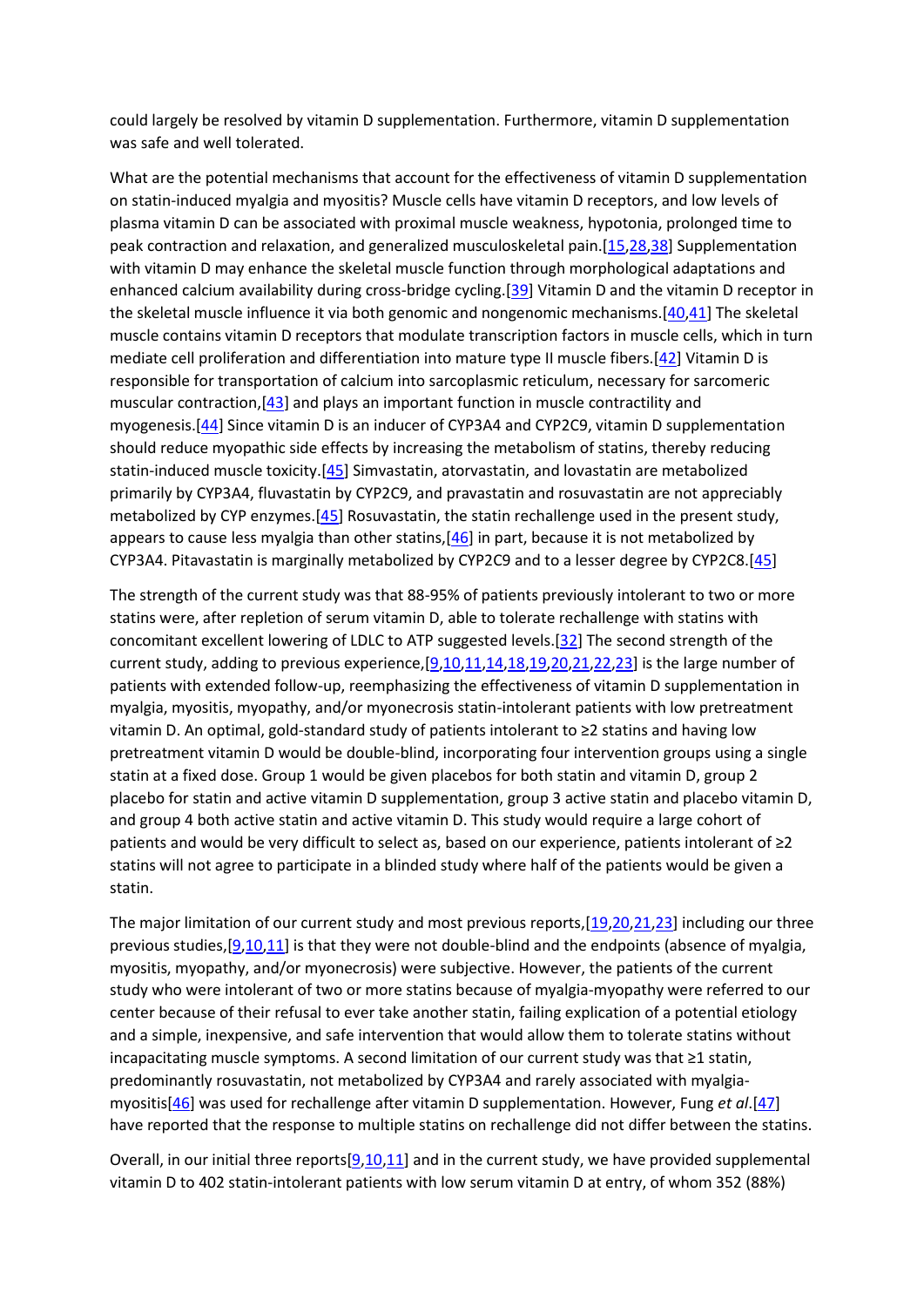were subsequently able to tolerate rechallenge with statins with excellent tolerability and the LDLC lowering to targeted levels.<sup>[\[32\]](https://www.ncbi.nlm.nih.gov/pmc/articles/PMC4382771/?report=printable#ref32)</sup> Even given the placebo effect and the primarily subjective nature of myalgia, myositis, myopathy, and/or myonecrosis, it is very unlikely that 88-95% of statin-intolerant patients, as in the current report, were able take statin rechallenge without any muscle symptoms once serum vitamin D was normalized.

### **Conclusion**

Statin intolerance because of myalgia, myositis, myopathy, or myonecrosis in vitamin D deficient patients can, in most cases (88%-95%), be safely resolved by vitamin D supplementation (50,000- 100,000 units/week).

### **Footnotes**

**Source of Support:** Supported in part by the Lipoprotein Research Fund of the Jewish Hospital of Cincinnati, Ohio.

**Conflict of Interest:** None declared.

### **References**

1. Erkal MZ, Wilde J, Bilgin Y, Akinci A, Demir E, Bödeker RH, et al. High prevalence of vitamin D deficiency, secondary hyperparathyroidism and generalized bone pain in Turkish immigrants in Germany: Identification of risk factors. Osteoporos Int. 2006;17:1133–40. [PubMed: 16718398]

2. Shinchuk LM, Holick MF. Vitamin d and rehabilitation: Improving functional outcomes. Nutr Clin Pract. 2007;22:297–304. [PubMed: 17507730]

3. Glerup H, Mikkelsen K, Poulsen L, Hass E, Overbeck S, Andersen H, et al. Hypovitaminosis D myopathy without biochemical signs of osteomalacic bone involvement. Calcif Tissue Int. 2000;66:419–24. [PubMed: 10821877]

4. Glueck CJ, Conrad B. Severe vitamin d deficiency, myopathy, and rhabdomyolysis. N Am J Med Sci. 2013;5:494–5. [PMCID: PMC3784929] [PubMed: 24083227]

5. Rasheed K, Sethi P, Bixby E. Severe vitamin d deficiency induced myopathy associated with rhabydomyolysis. N Am J Med Sci. 2013;5:334–6. [PMCID: PMC3690793] [PubMed: 23814767]

6. Bischoff-Ferrari HA, Dietrich T, Orav EJ, Hu FB, Zhang Y, Karlson EW, et al. Higher 25 hydroxyvitamin D concentrations are associated with better lower-extremity function in both active and inactive persons aged > or =60 y. Am J Clin Nutr. 2004;80:752–8. [PubMed: 15321818]

7. Bunout D, Barrera G, Leiva L, Gattas V, de la Maza MP, Avendaño M, et al. Effects of vitamin D supplementation and exercise training on physical performance in Chilean vitamin D deficient elderly subjects. Exp Gerontol. 2006;41:746–52. [PubMed: 16797903]

8. Joy TR, Hegele RA. Narrative review: Statin-related myopathy. Ann Intern Med. 2009;150:858– 68. [PubMed: 19528564]

9. Glueck CJ, Abuchaibe C, Wang P. Symptomatic myositis-myalgia in hypercholesterolemic statintreated patients with concurrent vitamin D deficiency leading to statin intolerance may reflect a reversible interaction between vitamin D deficiency and statins on skeletal muscle. Med Hypotheses. 2011;77:658–61. [PubMed: 21802861]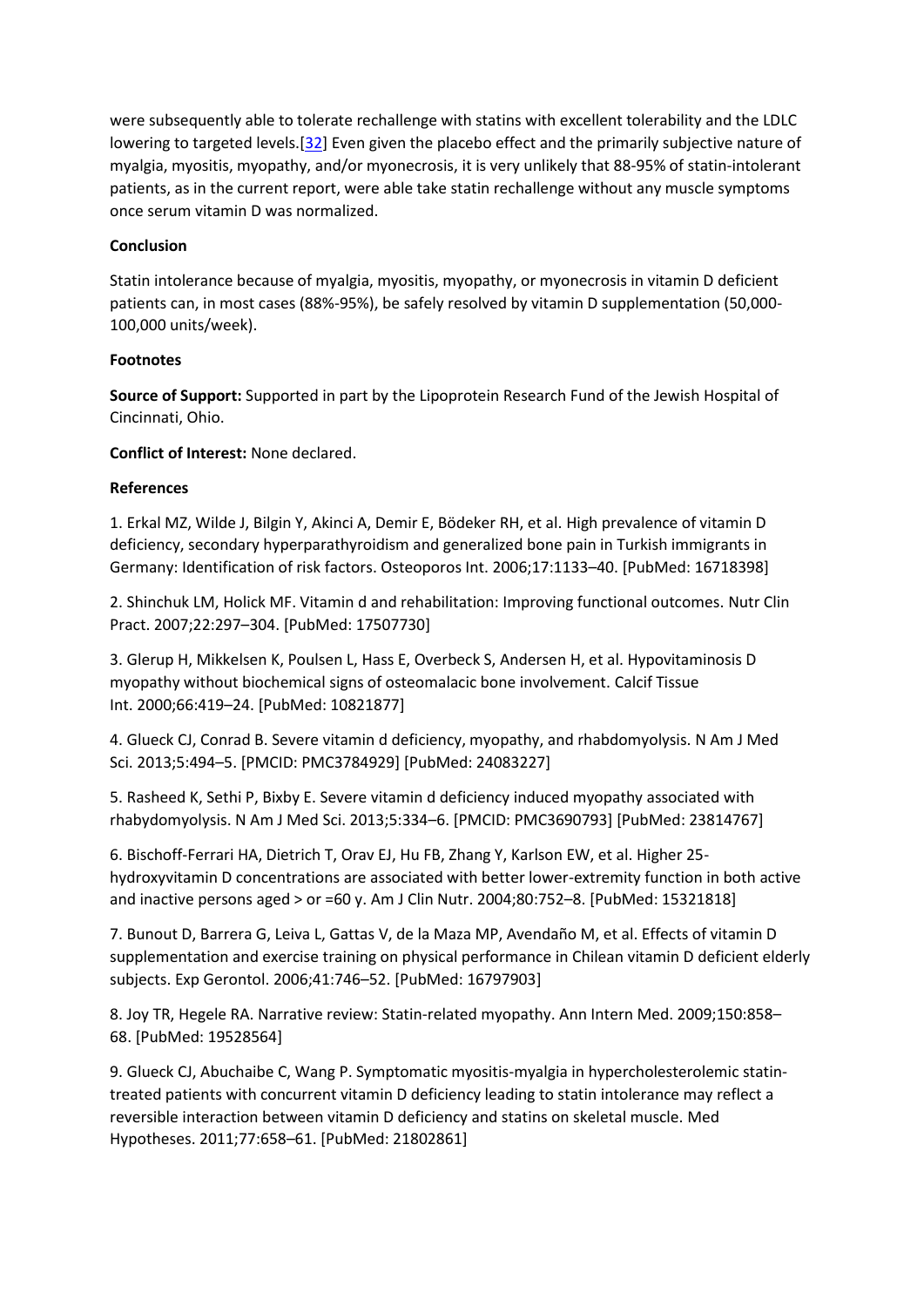10. Ahmed W, Khan N, Glueck CJ, Pandey S, Wang P, Goldenberg N, et al. Low serum 25 (OH) vitamin D levels (<32 ng/mL) are associated with reversible myositis-myalgia in statin-treated patients. Transl Res. 2009;153:11–6. [PubMed: 19100953]

11. Glueck CJ, Budhani SB, Masineni SS, Abuchaibe C, Khan N, Wang P, et al. Vitamin D deficiency, myositis-myalgia, and reversible statin intolerance. Curr Med Res Opin. 2011;27:1683–90. [PubMed: 21728907]

12. Vandenberg BF, Robinson J. Management of the patient with statin intolerance. Curr Atheroscler Rep. 2010;12:48–57. [PubMed: 20425271]

13. Zhang H, Plutzky J, Skentzos S, Morrison F, Mar P, Shubina M, et al. Discontinuation of statins in routine care settings: A cohort study. Ann Intern Med. 2013;158:526–34. [PMCID: PMC3692286] [PubMed: 23546564]

14. Scott D, Blizzard L, Fell J, Jones G. Statin therapy, muscle function and falls risk in communitydwelling older adults. QJM. 2009;102:625–33. [PubMed: 19633029]

15. Gupta A, Thompson PD. The relationship of vitamin D deficiency to statin myopathy. Atherosclerosis. 2011;215:23–9. [PubMed: 21185021]

16. Tirkkonen T, Heikkila P, Vahlberg T, Huupponen R, Laine K. Epidemiology of CYP3A4-mediated clopidogrel drug-drug interactions and their clinical consequences. Cardiovasc Ther. 2013;31:344– 51. [PubMed: 23773422]

17. Perez-Castrillon JL, Abad Manteca L, Vega G, Del Pino Montes J, de Luis D, Duenas Laita A. Vitamin d levels and lipid response to atorvastatin. Int J Endocrinol. 2010;2010:320721. [PMCID: PMC2779456] [PubMed: 20016682]

18. Palamaner Subash Shantha G, Ramos J, Thomas-Hemak L, Pancholy SB. Association of vitamin D and incident statin induced myalgia--a retrospective cohort study. PLoS One. 2014;9:e88877. [PMCID: PMC3929495] [PubMed: 24586424]

19. Lee P, Greenfield JR, Campbell LV. Vitamin D insufficiency - A novel mechanism of statin-induced myalgia? Clin Endocrinol (Oxf) 2009;71:154–5. [PubMed: 19178510]

20. Fang S, Wu J. Resolution of statin-induced myalgias by correcting vitamin D deficiency. South Med J. 2011;104:380. [PubMed: 21606729]

21. Bell DS. Resolution of statin-induced myalgias by correcting vitamin D deficiency. South Med J. 2010;103:690–2. [PubMed: 20531048]

22. Mergenhagen K, Ott M, Heckman K, Rubin LM, Kellick K. Low vitamin D as a risk factor for the development of myalgia in patients taking high-dose simvastatin: A retrospective review. Clin Ther. 2014;36:770–7. [PubMed: 24742497]

23. Linde R, Peng L, Desai M, Feldman D. The role of vitamin D and SLCO1B1\*5 gene polymorphism in statin-associated myalgias. Dermatoendocrinol. 2010;2:77–84. [PMCID: PMC3081682] [PubMed: 21547103]

24. Morioka TY, Lee AJ, Bertisch S, Buettner C. Vitamin D status modifies the association between statin use and musculoskeletal pain: A population based study. Atherosclerosis. 2015;238:77– 82. [PMCID: PMC4277894] [PubMed: 25437894]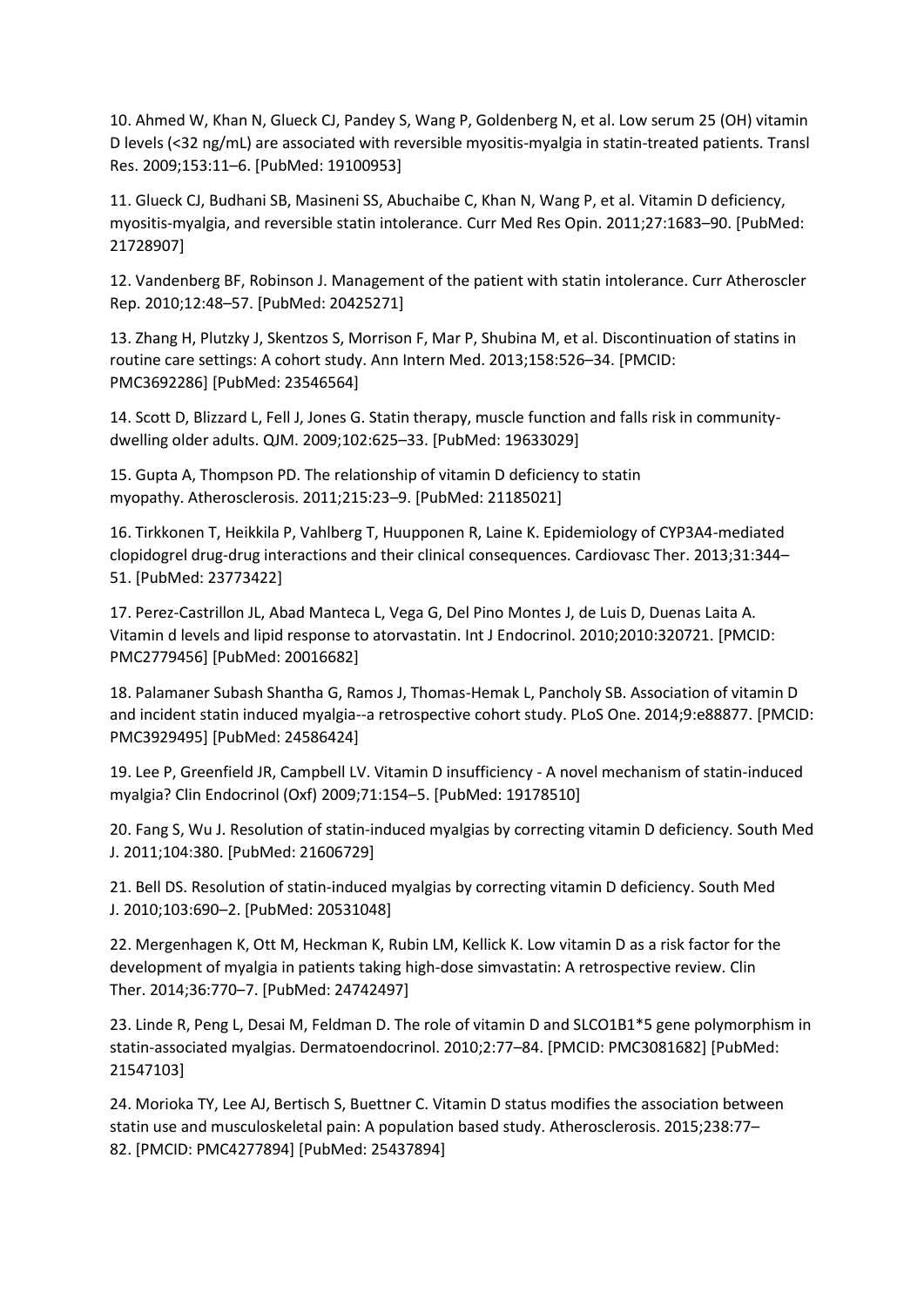25. Kurnik D, Hochman I, Vesterman-Landes J, Kenig T, Katzir I, Lomnicky Y, et al. Muscle pain and serum creatine kinase are not associated with low serum 25(OH) vitamin D levels in patients receiving statins. Clin Endocrinol (Oxf) 2012;77:36–41. [PubMed: 22211469]

26. Riphagen IJ, van der Veer E, Muskiet FA, DeJongste MJ. Myopathy during statin therapy in the daily practice of an outpatient cardiology clinic: Prevalence, predictors and relation with vitamin D. Curr Med Res Opin. 2012;28:1247–52. [PubMed: 22686958]

27. Eisen A, Lev E, Iakobishvilli Z, Porter A, Brosh D, Hasdai D, et al. Low plasma vitamin D levels and muscle-related adverse effects in statin users. Isr Med Assoc J. 2014;16:42–5. [PubMed: 24575504]

28. Thompson PD, Clarkson P, Karas RH. Statin-associated myopathy. JAMA. 2003;289:1681– 90. [PubMed: 12672737]

29. Lips P. Vitamin D physiology. Prog Biophys Mol Biol. 2006;92:4–8. [PubMed: 16563471]

30. Tsugawa N, Suhara Y, Kamao M, Okano T. Determination of 25-hydroxyvitamin D in human plasma using high-performance liquid chromatography - tandem mass spectrometry. Anal Chem. 2005;77:3001–7. [PubMed: 15859623]

31. Kennel KA, Drake MT, Hurley DL. Vitamin D deficiency in adults: When to test and how to treat. Mayo Clin Proc. 2010;85:752–8. [PMCID: PMC2912737] [PubMed: 20675513]

32. Grundy SM, Cleeman JI, Merz CN, Brewer HB, Jr, Clark LT, Hunninghake DB, et al. Coordinating Committee of the National Cholesterol Education Program. Implications of recent clinical trials for the National Cholesterol Education Program Adult Treatment Panel III guidelines. Circulation. 2004;110:227–39. [PubMed: 15249516]

33. Rosenson RS, Baker SK, Jacobson TA, Kopecky SL, Parker BA. The National Lipid Association's Muscle Safety Expert Panel. An assessment by the statin muscle safety task force: 2014 update. J Clin Lipidol. 2014;8(Suppl):S58–71. [PubMed: 24793443]

34. Nichols GA, Koro CE. Does statin therapy initiation increase the risk for myopathy. An observational study of 32,225 diabetic and nondiabetic patients? Clin Ther. 2007;29:1761– 70. [PubMed: 17919557]

35. Draeger A, Monastyrskaya K, Mohaupt M, Hoppeler H, Savolainen H, Allemann C, et al. Statin therapy induces ultrastructural damage in skeletal muscle in patients without myalgia. J Pathol. 2006;210:94–102. [PubMed: 16799920]

36. Sniderman AD. Is there value in liver function test and creatine phosphokinase monitoring with statin use? Am J Cardiol. 2004;94:30F–4F. [PubMed: 15519289]

37. Glueck CJ, Rawal B, Khan NA, Yeramaneni S, Goldenberg N, Wang P. Should high creatine kinase discourage the initiation or continuance of statins for the treatment of hypercholesterolemia? Metabolism. 2009;58:233–8. [PubMed: 19154957]

38. Harari M, Dramsdahl E, Shany S, Baumfeld Y, Ingber A, Novack V, et al. Increased vitamin D serum levels correlate with clinical improvement of rheumatic diseases after Dead Sea climatotherapy. Isr Med Assoc J. 2011;13:212–5. [PubMed: 21598808]

39. Todd JJ, Pourshahidi LK, McSorley EM, Madigan SM, Magee PJ. Vitamin D: Recent Advances and Implications for Athletes. Sports Med. 2015;45:213–29. [PubMed: 25252613]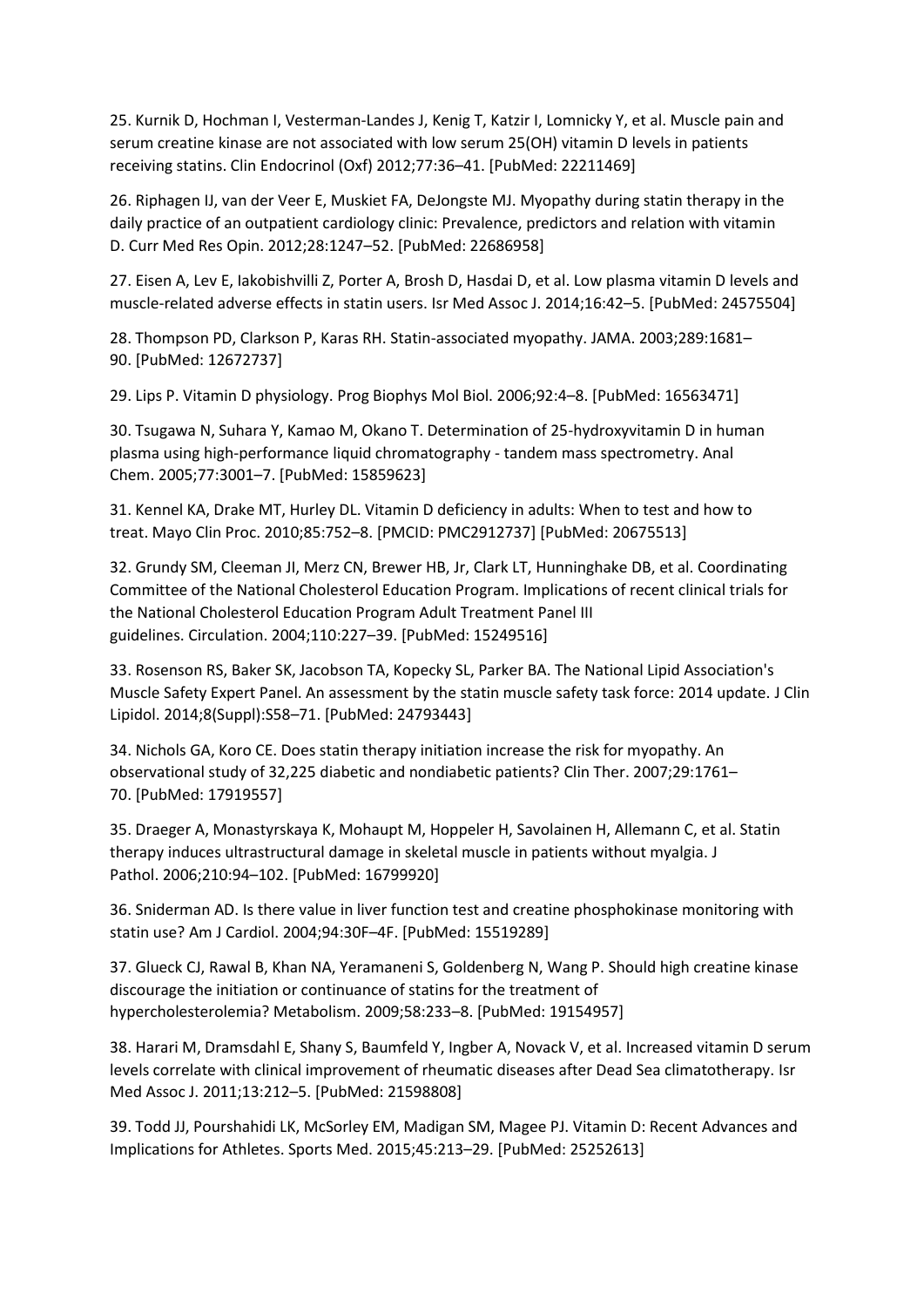40. Hamilton B. Vitamin D and human skeletal muscle. Scand J Med Sci Sports. 2010;20:182– 90. [PMCID: PMC2860762] [PubMed: 19807897]

41. Nguyen TM, Lieberherr M, Fritsch J, Guillozo H, Alvarez ML, Fitouri Z, et al. The rapid effects of 1,25-dihydroxyvitamin D3 require the vitamin D receptor and influence 24-hydroxylase activity: Studies in human skin fibroblasts bearing vitamin D receptor mutations. J Biol Chem. 2004;279:7591– 7. [PubMed: 14665637]

42. Simpson RU, Thomas GA, Arnold AJ. Identification of 1,25-dihydroxyvitamin D3 receptors and activities in muscle. J Biol Chem. 1985;260:8882–91. [PubMed: 2991224]

43. Pfeifer M, Begerow B, Minne HW. Vitamin D and muscle function. Osteoporos Int. 2002;13:187– 94. [PubMed: 11991436]

44. Boland RL. VDR activation of intracellular signaling pathways in skeletal muscle. Mol Cell Endocrinol. 2011;347:11–6. [PubMed: 21664245]

45. Bhattacharyya S, Bhattacharyya K, Maitra A. Possible mechanisms of interaction between statins and vitamin D. QJM. 2012;105:487–91. [PubMed: 22323613]

46. Ridker PM, Danielson E, Fonseca FA, Genest J, Gotto AM, Jr, Kastelein JJ, et al. JUPITER Study Group. Rosuvastatin to prevent vascular events in men and women with elevated C-reactive protein. N Engl J Med. 2008;359:2195–207. [PubMed: 18997196]

47. Fung EC, Crook MA. Statin myopathy: A lipid clinic experience on the tolerability of statin rechallenge. Cardiovasc Ther. 2012;30:e212–8. [PubMed: 21884002]

#### **Figures and Tables**

#### **Table 1**

Vitamin D supplementation in 146 hypercholesterolemic, vitamin D deficient patients previously statin-intolerent because of myalgia, myositis, myopathy, or myonecrosis. Prospective follow-up at 6 months, 12 months, and 24 months [mean (SD), median exhibited]

| Duration of treatment                            |                     | Vitamin D (ng/mL) |               | $LDLC$ (mg/dL)     |                             | $HDLC$ (mg/dL)  |                    | $TG$ (mg/dL)   |                      | Vitamin D                                                                                                                                                                                                   | Myositis-                                          |
|--------------------------------------------------|---------------------|-------------------|---------------|--------------------|-----------------------------|-----------------|--------------------|----------------|----------------------|-------------------------------------------------------------------------------------------------------------------------------------------------------------------------------------------------------------|----------------------------------------------------|
| <b>Months Mean</b><br>(SD), Median               |                     | Study<br>entry    | Follow-up     | <b>Study entry</b> | Follow-up                   | Study<br>entry  | Follow-up          | Study entry    | Follow-up            | normalized<br>(dated cut point)<br>on follow-up<br>$n(^{0}/_{0})$                                                                                                                                           | Myalgia-<br>free on<br>follow-up<br>$n(^{0}/_{0})$ |
| 5.6(1.2), 5.3<br>months                          | 134<br>65 F<br>69 M | 21(7), 22         | 54 (19), 53"" | 166 (54), 167      | $95(36), 90^{***}$          | 48(16), 46      | $51(16)$ , $50'''$ | 243 (174), 204 | 143 (90) 125""       | 120(90)                                                                                                                                                                                                     | 118 (88)                                           |
| 12.0(1.1), 12.2<br>months                        | 103<br>48 F<br>55 M | 22(7), 23         | 52(16), 53    | 163 (56), 164      | $96(36), 91$ <sup>***</sup> | 49(17), 46      | 53(18), 51         | 221 (152), 193 | 138 (65), 122""      | 89 (86)                                                                                                                                                                                                     | 94 (91)                                            |
| 24.2(1.1), 24.0<br>months,                       | 82<br>39 F<br>43 M  | 22(7), 23         | 56(20), 55"   | $162(59)$ , 158    | $91(35), 84$ <sup>***</sup> | 49 (17), 45     | 53 (17), 49        | 219 (143), 188 | $130(55)$ , $122***$ | 75(91)                                                                                                                                                                                                      | 78 (95)                                            |
| To last follow-<br>up 16.2 (8.3),<br>13.9 months | 146<br>72 F<br>74 M | 22(7), 22         | 53 (20), 52"  | 165 (53), 167      | 97(39), 88                  | $49(16)$ , $46$ | 53(17), 51         | 233 (170), 189 | 145 (91), 125""      | 128 (88)                                                                                                                                                                                                    | 131 (90)                                           |
| $TG = Triglyceride$                              |                     |                   |               |                    |                             |                 |                    |                |                      | Significance of change: 'P < .05, "P < .01, ""P < .001, ""P < .0001 by paired Wilcoxon test. F = Female, M = Male, LDLC = Low-density lipoprotein cholesterol, HDLC = High-density lipoprotein cholesterol, |                                                    |

#### **Table 2**

Vitamin D supplementation in 64 (30 women, 34 men) hypercholesterolemic, vitamin D deficient patients previously statin-intolerent because of myalgia, myositis, myopathy, or myonecrosis. Prospective followup at 6 months, 12 months, and 24 months [mean (SD), median exhibited]. The 64 patients had all three follow-up visits at 6 months, 12 months, and 24 months